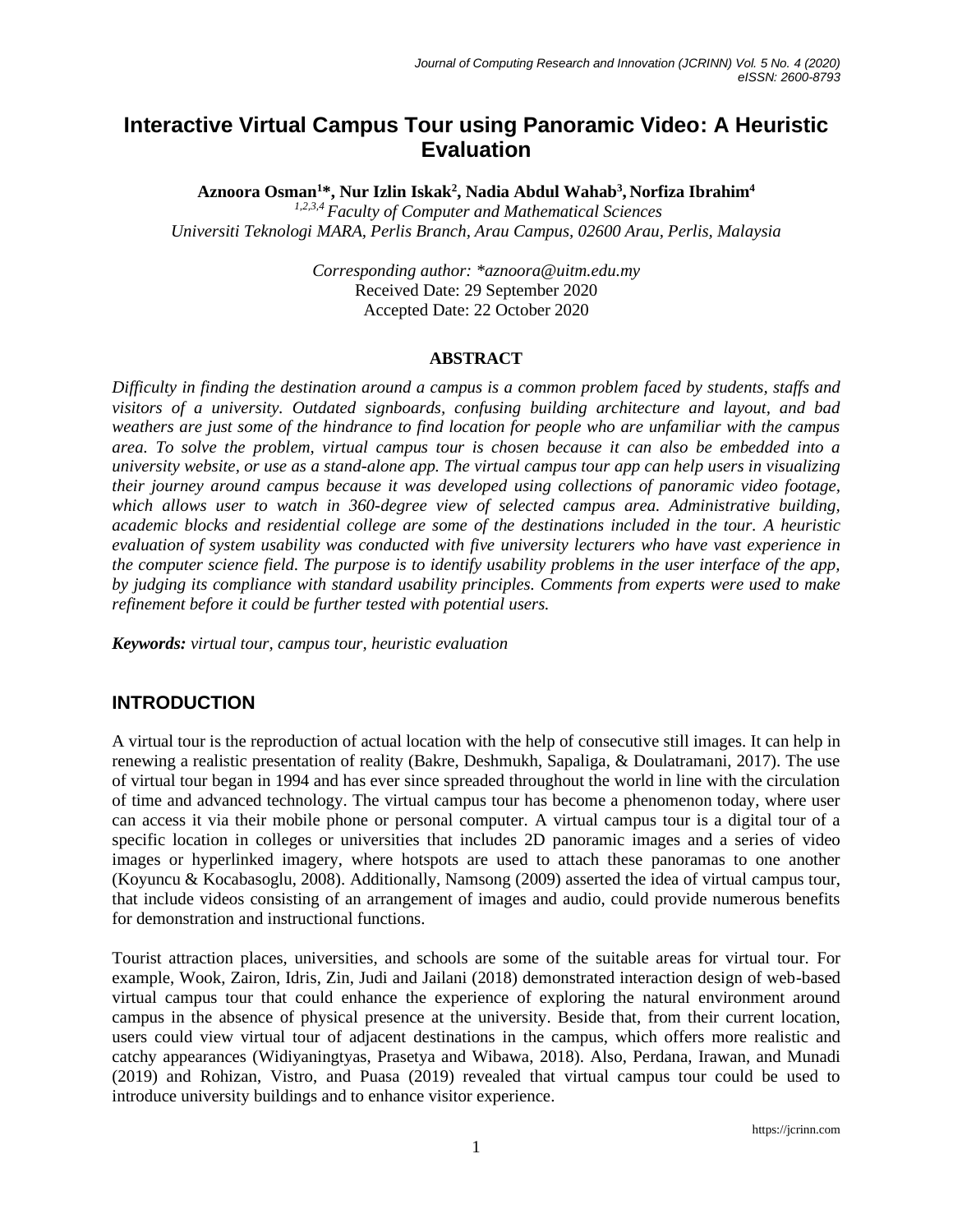In UiTM Perlis, there are many old and new buildings, located scatteredly around its 335 acre campus. Hence, these areas are not necessarily known among staffs, students and visitors. Problems arise when trying to locate a certain building because of unfamiliarity with the destination, outdated signboards and confusing layout among new and old buildings, due to varied architectural design.

# **METHODOLOGY**

In carrying out the study, Agile methodology was used as development methodology because it is an iterative and incremental based, with solid integration between development and testing throughout its lifecycle (Sharma, Sarkar, & Gupta, 2012). During the requirement phase, a groundwork was established via a preliminary investigation (PI) to confirm that the problems exist. Therefore, a brief online survey, lasted for three days, was administered using Google form. Its link was shared via the Whatsapp messaging service and received responds from 14 university students and nine university visitors. Though only a small number, but from a qualitative point of view, the feedbacks received were valuable and provided insights in determining the functional requirements of a virtual campus tour.

There were three open ended questions that required the respondents to specify how they search for a destination inside a campus area and the problems they faced. It was discovered that most respondents experienced almost similar issues when finding destinations around campus, such as having to ask for direction from passersby repeatedly, navigating around confusing building layouts, reading outdated signage, and for some, finding no signboard at all to identify a particular location. Bad weather such as heavy rain also was reported as the difficulty when trying to find buildings.

Based on these findings, the possible solutions were defined. For functional requirements, a virtual campus tour that is based off panoramic videos were selected as the technology to be used because it offers dynamic 360 degree experience while watching it, as compared to traditional photo-stitching based virtual tour. It should be able to show a complete journey, so that users could view the correct path to reach his or her intended destination. Furthermore, it should represent popular destinations in the campus, by providing textual description and video tour on how to access it from the main gate of the campus.

The design phase involves designing the sitemap, creating the storyboard and building user interface design. It was important to design the sitemap so that the navigational flow of the tour app could be defined in a systematic approach. It was decided that the tour should employ a two-tier navigation only, therefore, in the sitemap design, the virtual campus tour were categorised into three main menus which were academic, administration and college.

Under each menu, only one-tier submenus were defined, for example, under Academic, all academic related building names were listed such as classroom buildings, selected laboratory and sports complex. For Administration menu, the corresponding destinations were buildings of academic affairs, student affairs, administration, grand hall, university clinic and library. For college menu, it was divided into two types called Siswa and Siswi, with each representing male and female residentials. Preparation of storyboard in design phase is useful to ease the development process because it helps in assigning the correct images and videos for each screen. Developer can illustrates the flow of direction on how to find the destination around university campus. The purpose of this storyboard is to visualize the venues where the video and image would be captured.

Balsamiq software was used to design user interfaces for the virtual tour, while Eclipse was used to develop the interface of the tour. Advantages of using Eclipse is it is free and open source, and this software can be used to develop applications in other languages such as C++, Ruby, HTML5, and PHP. Then, royalty-free background music for the video were added.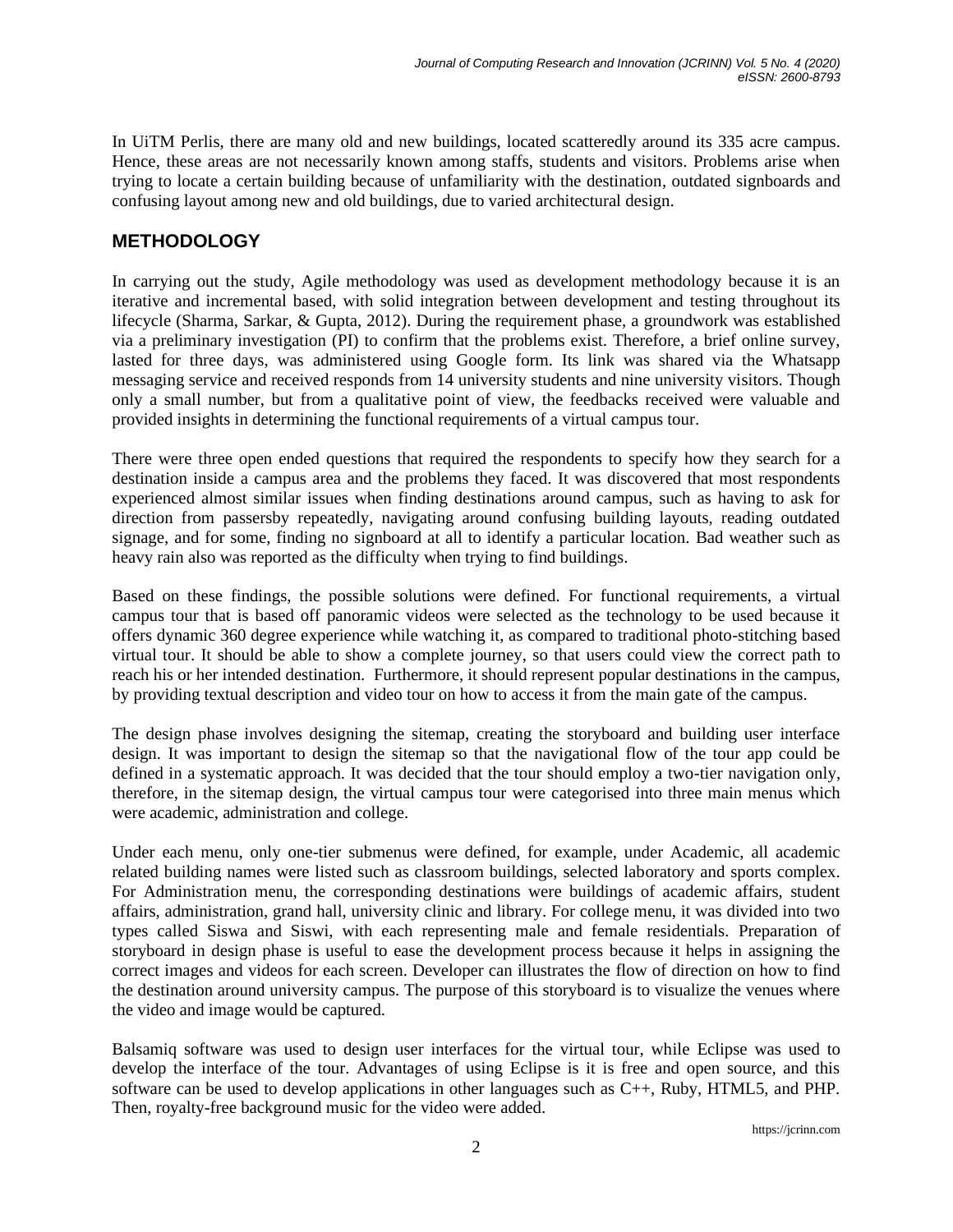When it comes to collecting assets for panoramic video, the Xiaomi Mi Sphere Camera Kit 360 Degree was used to make the video recording and to capture images surrounding selected university area. Administrative building, academic blocks and residential college were the prime area for the tour. The camera two lenses will automatically calibrate and adjust the image and colours to ensure the video recording is smooth. This camera is perfect for indoor, outdoor, travel, business, journalism, film and other uses. For this project, one of the researchers rode a motorcycle as a passenger, held the camera using one hand and the motorcyclist drove around campus at low speed.

The development phase is the process of authoring and producing materials. MAGIX Video Pro X was used to assemble the assets into one smooth web app. It was chosen because it offers professional video editing capability at a typical user level program. Figure 1 and Figure 2 show the interface of virtual campus tour app. Every page inside the system will show the video and information about the respective location. Each buildings are labeled and user can rotate the video in 360 degree.



Figure 1: Screenshot of Homepage interface



Figure 2: Screenshot of direction to the Biology Lab interface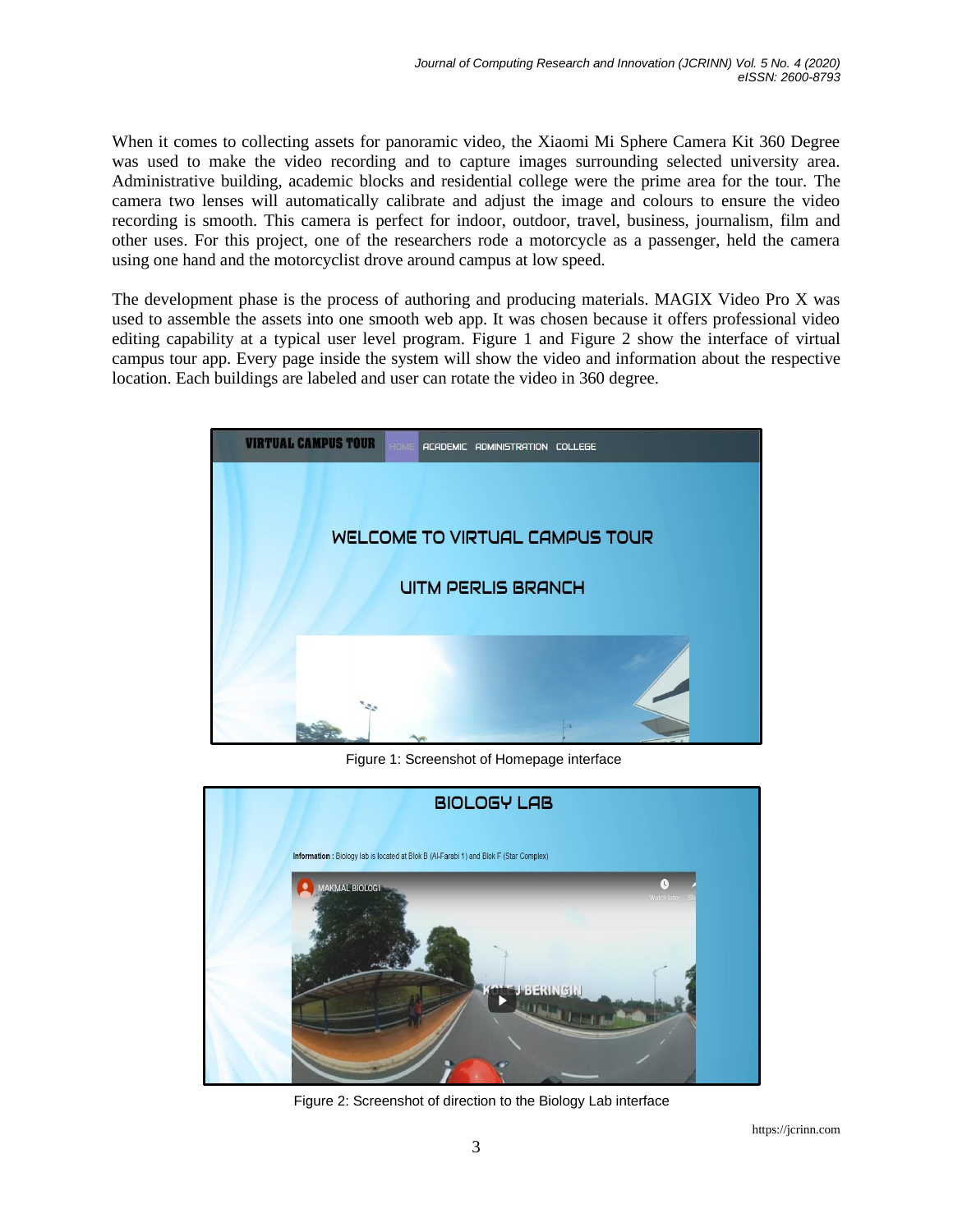# **HEURISTIC EVALUATION**

In test phase, a heuristic evaluation was done with experts to evaluate the features and functionality of the system, in which they can check the system whether it is perfectly functioning based on requirement and design specifications. This evaluation is important to ensure that the system works effectively and smoothly. Five experts participated in evaluating the system. The experts were university lecturers who have 10 to 25 years of professional experience in the computer science field. Heuristic evaluation contains several criteria that need to be evaluated by the experts. The criteria are visibility of system status, match between system and real world, user control and freedom, consistency and standard, flexibility and minimalist design, aesthetic and minimalist design, help and documentation, and error control. Each criteria can be rated using 5-point Likert Scale ranging from Strongly Disagree (1) to Strongly Agree (5).

# **FINDINGS AND DISCUSSION**

This section discusses the results of the heuristic evaluation from analysis of descriptive statistic, that is mean score of every usability aspect, and followed by qualitative data analysis based on comments and recommendations given by the experts. For each criteria of usability, there were more than one questions. For example, in visibility of system status, experts were required to rate their opinion whether each screen has descriptive title, whether they knew where to go from current location and whether the information given matched what they wanted to find. This aspect received mean score of 4.2, which could imply that the virtual campus tour app showed its system status clearly to the users.

For the second usability measure, match between system and real world, the questions required experts to assess whether the menus were ordered in logical way, easily comprehensible categories of menu items, used appropriate theme colours and used clear-cut language. With mean score of 4.2, it shows that the app speaks users' language and follows convention that users are familiar with.

From the aspect of user control and freedom, it measures two of the most important features of the app which was its partitioning strategy and video. Therefore, experts were asked to rate how easy it was to access all segments of the app and how easy it was to play the video. Receiving mean score of 4.6, this could indicate that the app was accepted as having sufficient autonomy. This is especially important for an app that is intended to show location of selected destinations by showing its journey in the form of panoramic video. Users do need to be given power in controlling their choices of destinations and controlling the video (for example to move forward, to rewind and to stop).

Moving on to the fourth aspect which is consistency and standards, it assesses whether each page has title and if it uses high quality pictures and videos to grab attention. This attribute obtained mean score of 4.3, which means all experts relatively agreed that the app was consistent and kept to standards.

Furthermore, in terms of flexibility and minimalist design, it focuses on the menu list, which should be short. A mean score of 4.2 shows that the app has indeed used simple, yet understandable labels in the menu list. For minimalist design and aesthetic wise, the mean score of 4.0 could mean that experts agree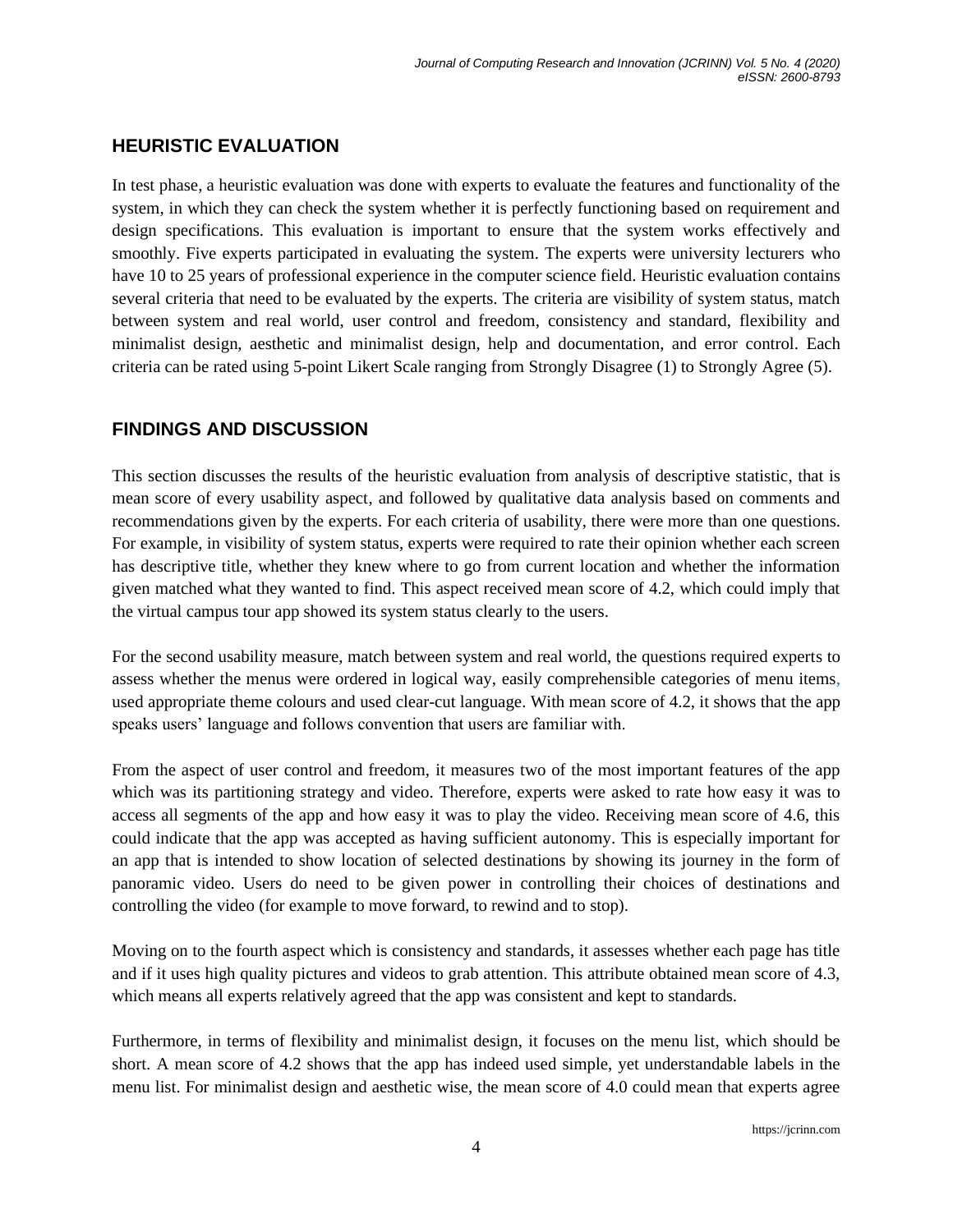the virtual campus tour app has simple and clear screen structure, as well as shows relevant information only in each screen.

In the area of help and documentation, it measures the app whether information is given at every page, and whether the visual layout is well-designed. Its mean score of 4.4 might be a good early indicator that experts agreed there was sufficient information in every screen, and that each screen has neat graphical arrangement.

Nevertheless, experts were neutral in aspects related to error control (mean score of 3.4), which concentrated on error prevention, and helping users recognize, diagnose and recover from errors. This could be due to the fact that the app does not display error messages since users do not need to key in any data or perform any computation, instead, they could only click on items in the menus in the main screen. This is a usability element that must be addressed for improving the app.

The last part of the heuristic evaluation allowed experts to give comments for improvement of the app. This was analysed from qualitative perspective. From the five comments, the issues raised were mainly about adding visual information in the form of campus-wide map, upgrading the help section and changing the fonts type and size to justify its design.

Among the improvements made were adding 2D map into the homepage interface so that users could refer to it to visualize the exact locations of buildings and areas covered in the campus. This is especially useful if they are lost and need to locate their path. Next, Help menu was also added to provide short and concise on-site assistance should the user feel confused when using an unfamiliar system for the first time. Help consists of tips on how to use the app effectively. Additionally, from design perspective, an expert commented about the use of serif font which is Times New Roman in the informative page containing description of a particular destination, which the expert considered as unsuitable. Therefore it was changed into sans serif font which is Arial. Beside that, another comment was about the awkward size of textual label in the video. Figure 3 shows the size of font in the video before it was changed to smaller size so that the text can be easily read by the user, as shown in Figure 4.



https://jcrinn.com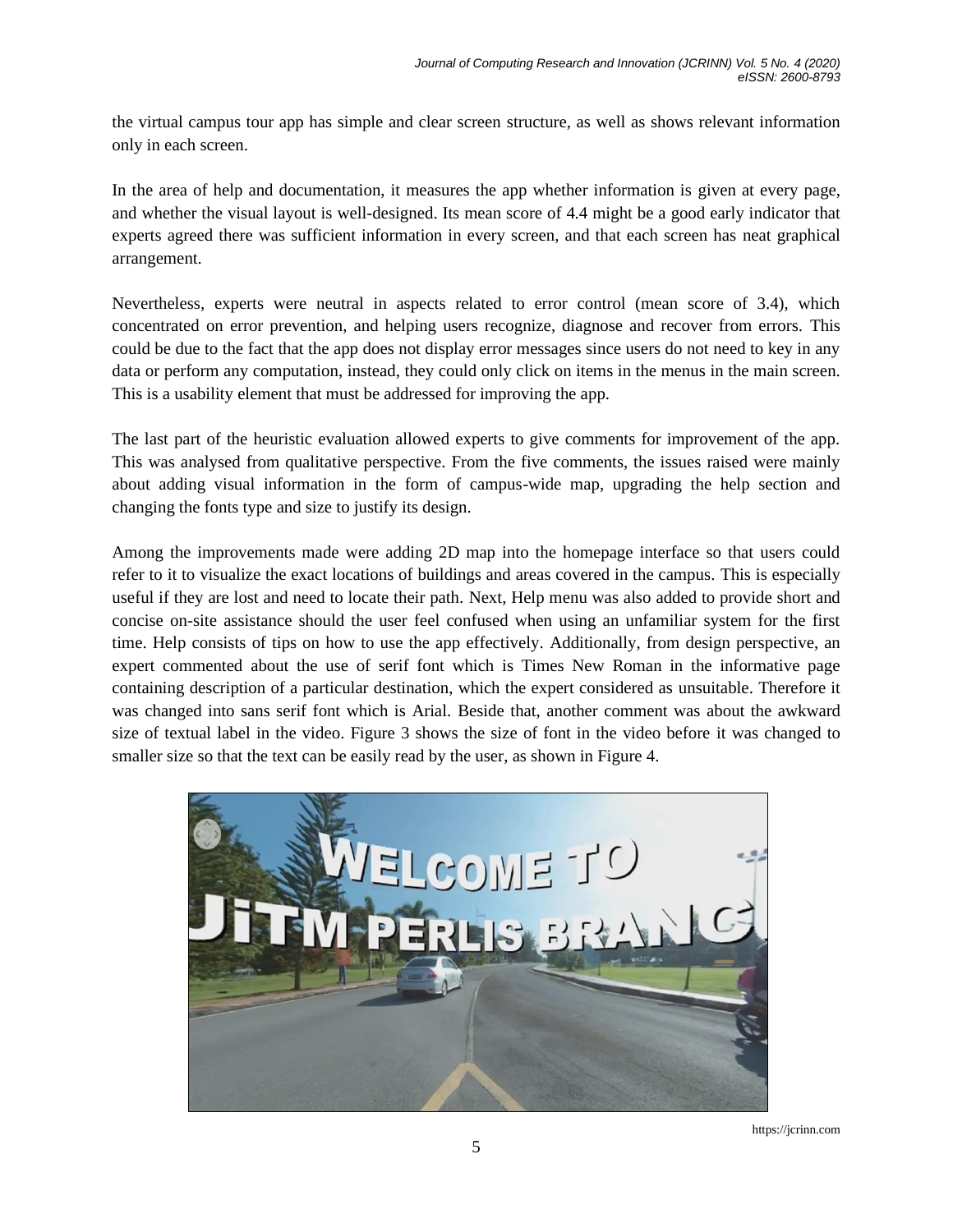Figure 3: Labeling before font size change



Figure 4: Labeling after font size change

### **CONCLUSION**

The Virtual Campus Tour is a web app that helps university students, university staffs and visitors to discover desired destinations in the campus. The tour not only aid users via a 2D map, it also enhances the user experience in the exploring destinations in the campus via 360 degree panoramic video and images. A heuristic evaluation with five experts helped in finding usability problems and upgrading some design features of the tour before having another set of test, a user acceptance test with the user representatives in the next iteration. For future work, this app could be enhanced with augmented reality features where users could use their device such as a tablet or smartphone to aim at a selected marked building, then its essential information and relevant room photos will be displayed.

#### **REFERENCES**

- Bakre, N., Deshmukh, A., Sapaliga, P., & Doulatramani, Y. (2017). Campus Virtual Tour. International Journal of Advanced Research in Computer Engineering & Technology (IJARCET), 6(4), 5.
- Koyuncu, B., & Kocabasoglu, P. N. (2008). Virtual campus. WSEAS International Conference. Proceedings. Mathematics and Computers in Science and Engineering. World Scientific and Engineering Academy and Society, Ankara, Turkey
- Namsong, S. (2009). Virtual Campus Tour. In 14th Annual Technology, Colleges, and Community Worldwide Online Conference, Honolulu, USA.